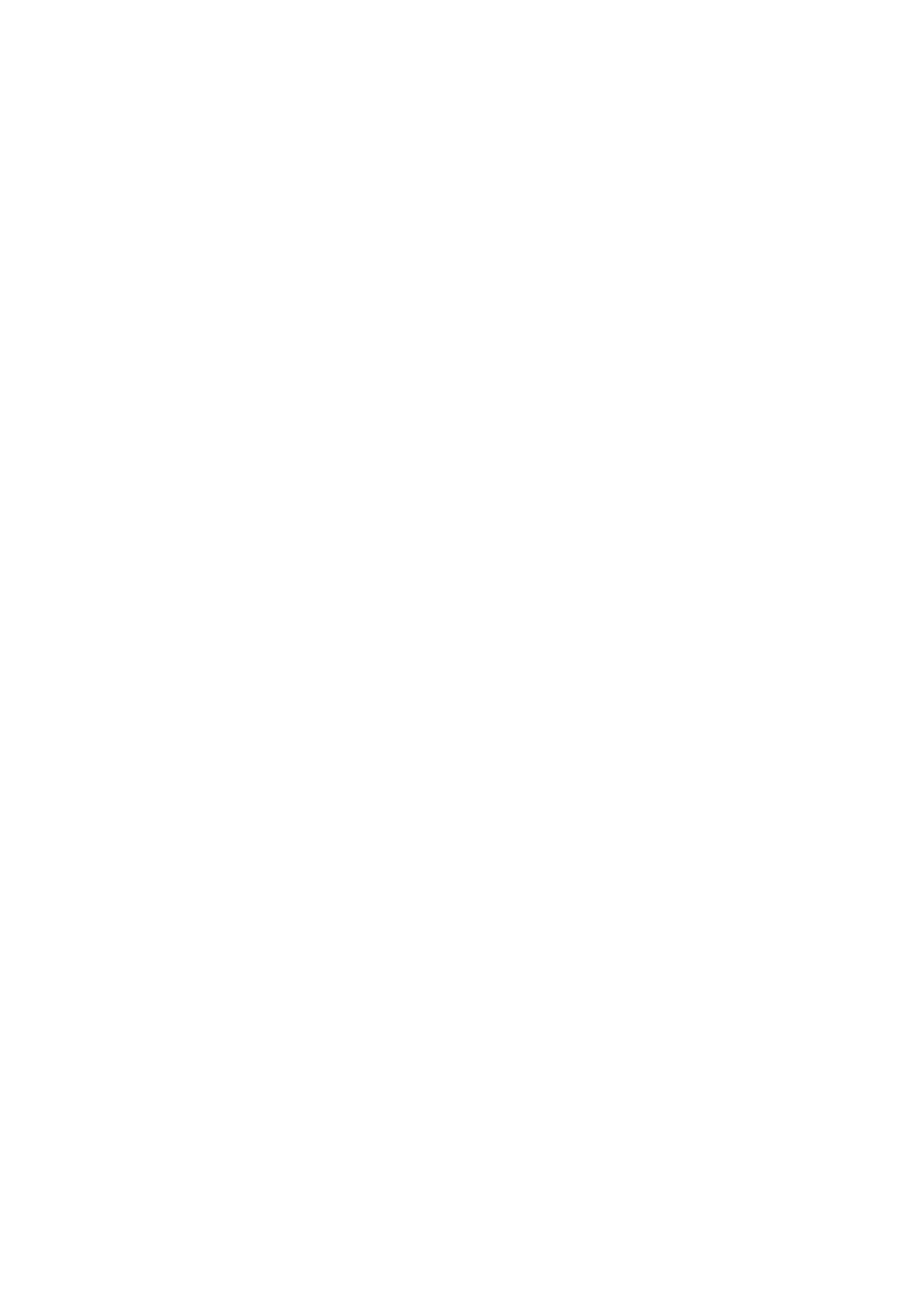

#### **1 Welcome**

Chairperson I Fordham opened the hui and welcomed everyone in attendance. Member Toki led the meeting in a karakia.

Note: A roll call was conducted by Chairperson I Fordham that ascertained the following members were in attendance at the commencement of the meeting:

| <b>Member</b>                 | <b>Attendance</b> |
|-------------------------------|-------------------|
| Chairperson Izzy Fordham      | Present           |
| Deputy Chairperson Luke Coles | Present           |
| Member Sue Daly               | Present           |
| Member Patrick O'Shea         | Present           |
| Member Valmaine Toki          | Present           |

# **2 Apologies**

There were no apologies.

*Note: Councillor Pippa Coom had sent her apologies due to other council business.*

#### **3 Declaration of Interest**

There were no declarations of interest.

#### **4 Confirmation of Minutes**

Resolution number GBI/2022/32

MOVED by Chairperson I Fordham, seconded by Member P O'Shea:

#### **That the Aotea / Great Barrier Local Board:**

**a) confirm the ordinary minutes of its meeting, held on Tuesday, 22 March 2022 as true and correct.**

**CARRIED**

# **5 Leave of Absence**

There were no leaves of absence.

#### **6 Acknowledgements**

There were no acknowledgements.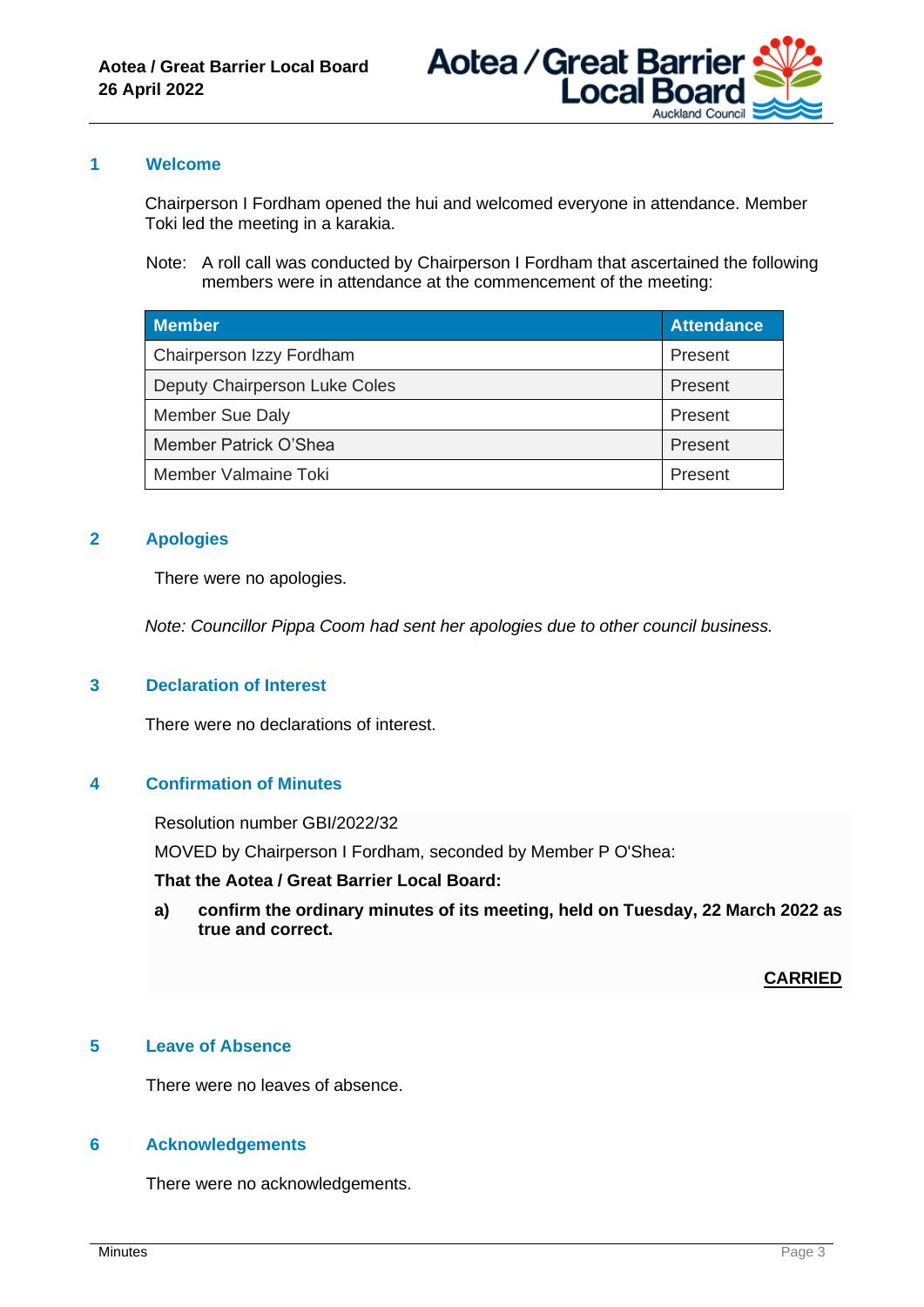

#### **7 Petitions**

There were no petitions.

#### **8 Deputations**

**8.1 John Ogden, Prue Smith & Lotte McIntyre, pig control at Medlands Beach**

Resolution number GBI/2022/33

MOVED by Chairperson I Fordham, seconded by Member S Daly:

**That the Aotea / Great Barrier Local Board:**

- **a) receive the presentation regarding feral pig control at Medlands Beach and forward the information material to Auckland Council biosecurity team and to the Operations Manager Great Barrier Island / Pou Matarautaki Aotea, Te Papa Atawhai - Department of Conservation.**
- **b) arrange for a follow up workshop with mana whenua, staff from Auckland Council and Department of Conservation about potential feral pig control options.**
- **c) thank John Ogden and Lotte McIntyre on behalf of the committee members of Oruawharo Medlands Ecovision for their virtual attendance via MS Teams.**

**CARRIED**

#### **9 Public Forum**

There was no public forum.

#### **10 Extraordinary Business**

There was no extraordinary business.

#### **11 Local Ward Area Councillor's Update**

Resolution number GBI/2022/34

MOVED by Chairperson I Fordham, seconded by Deputy Chairperson L Coles:

#### **That the Aotea / Great Barrier Local Board:**

**a) receive the written report update from the Waitematā and Gulf Ward Councillor, Pippa Coom.**

#### **CARRIED**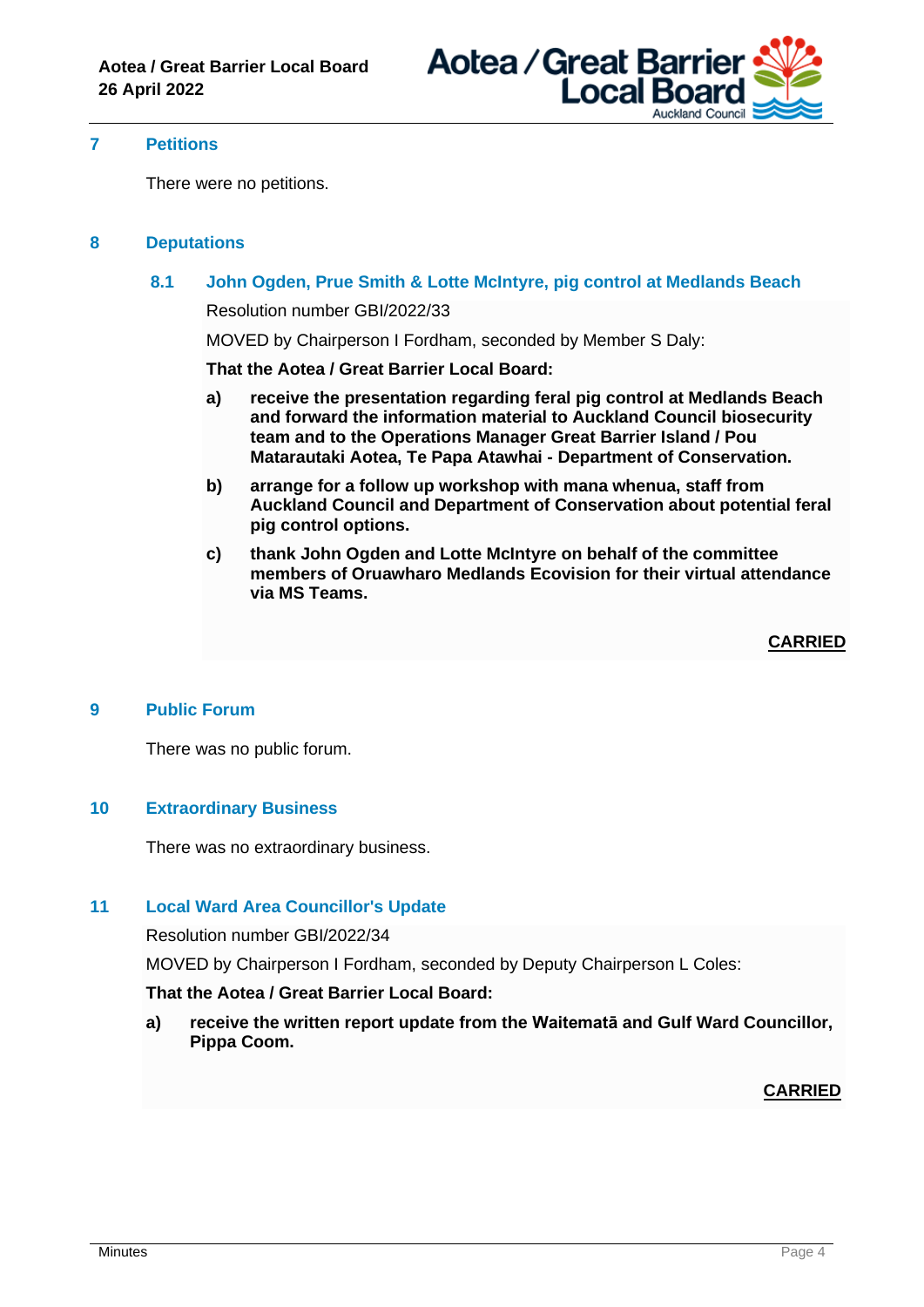

# **12 Local board feedback on the draft 2021 Regional Parks Management Plan**

Resolution number GBI/2022/35

MOVED by Deputy Chairperson L Coles, seconded by Member P O'Shea:

**That the Aotea / Great Barrier Local Board:**

- **a) receive the public feedback on the draft 2021 Regional Parks Management Plan and thank submitters for their specific comments on Glenfern Sanctuary Regional Park which is located in the local board area.**
- **b) provide the following as formal feedback on the draft 2021 Regional Park Management Plan to the hearings panel with a focus on the Glenfern Sanctuary Regional Park section:**
	- **i) note the previous feedback provided by the local board to the early preparation of the draft plan and the consideration of staff to date.**
	- **ii) acknowledge the uniqueness of Glenfern Sanctuary which was founded by former owner and conservationist the late Tony Bouzaid in 1992 and became a regional park in 2016 as part of Auckland Council.**
	- **iii) note that Auckland Council has very limited public land on Aotea / Great Barrier Island, and whilst Glenfern Sanctuary is identified within the regional park network that the local board has a high governance interest in its annual operations and any future management intentions.**
	- **iv) acknowledge Kawa marae, Motairehe marae and the Ngāti Rehua Ngātiwai ki Aotea Trust Board. The tikanga and affirming wairua that they have brought in connecting with the Glenfern Sanctuary trustees, including the manaaki and generosity in fostering local partnership and their willingness to be involved in the sanctuary's management board.**
	- **v) recognise and applaud the ongoing efforts and contributions of Glenfern Sanctuary trustees, staff, adjoining landholders, and the many local and visiting volunteers who have through individual and collective efforts taken forward the vision of the park sanctuary.**
	- **vi) note the regular conversations close connections that the Glenfern Sanctuary Trust, Kawa marae, Motairehe marae and the Ngāti Rehua Ngātiwai ki Aotea Trust, Kotuku Peninsula Charitable Trust and Department of Conservation - Aotea / Great Barrier operations unit have with each other and the ongoing contact they have with the Auckland Council Regional Parks team and the Aotea / Great Barrier Local Board.**

**It is observed that none of these above partners/stakeholders have made written submissions to the Regional Parks Management Plan and the local board see that is because they feel that their focus is on the local sanctuary and that Auckland Council through its staff and local board should be aware and an active advocate for its needs and aspirations as required.** 

- **vii) support the Glenfern Sanctuary Regional Park management intentions outlined section 6.**
- **viii) acknowledge and support the korero that has been occurring between Glenfern Sanctuary Trust and Kawa hapu and Motairehe hapu kaumatua to establish an appropriate Māori name for the sanctuary.**
- **ix) identifies that from the local board perspective that six years on since becoming a regional park there is an opportunity to review the**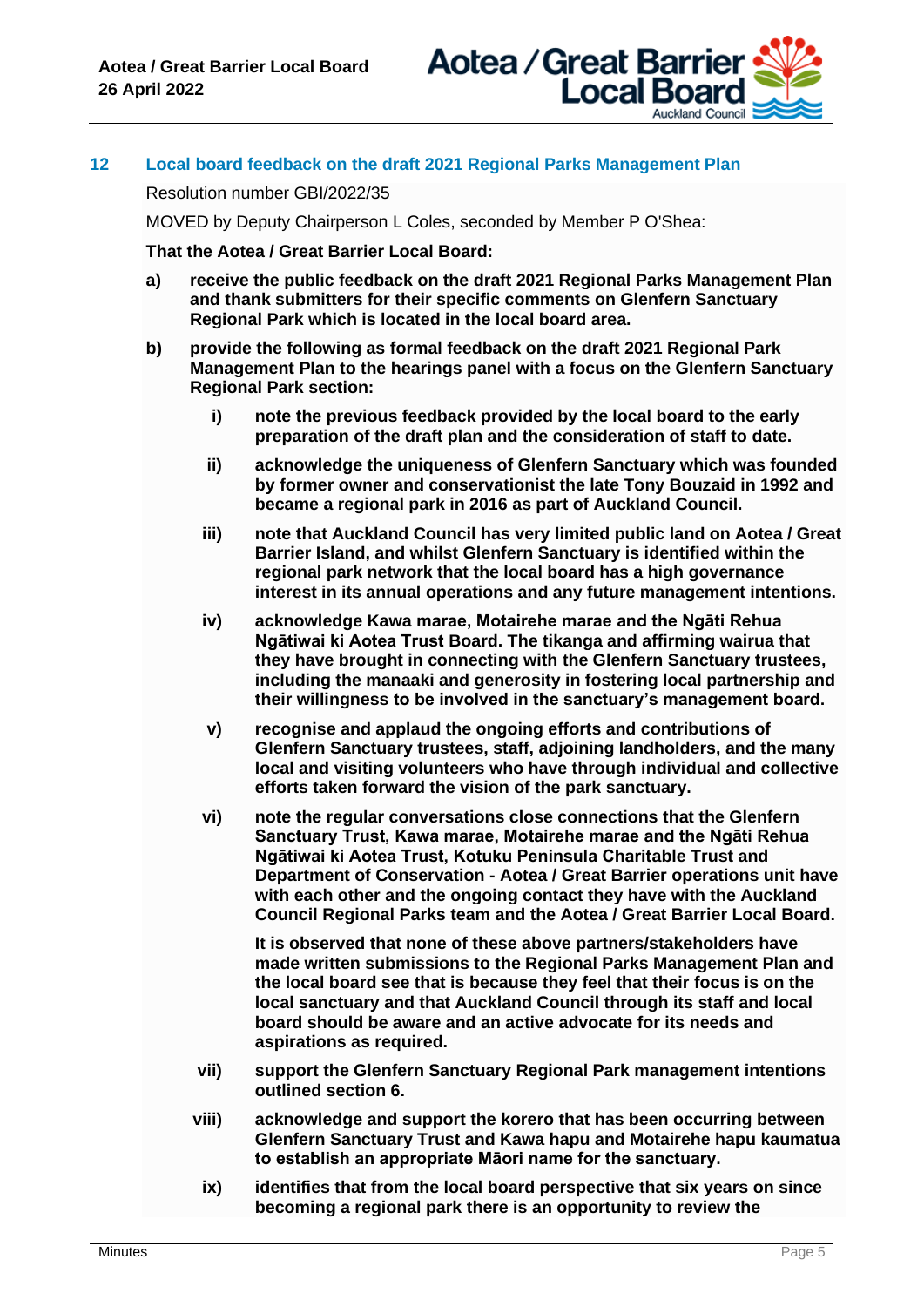

**management agreement and operating model between Auckland Council and the Glenfern Sanctuary Trust.** 

**This is requested to be done with view to ascertaining if the level of support being provided is equitable and if additional support may be required from Council to progress achievement seeing the mauri of te taiao / the environment and of people is restored on Kotuku Peninsula Aotea / Great Barrier Island.**

- **x) advocate for a fully funded on-site manager to support the daily operations of Glenfern Sanctuary.**
- **c) appoint the Chairperson I Fordham and Member V Toki to speak to the hearings panel on the board's feedback in resolution b) on 9 May 2022.**

# **CARRIED**

#### **13 Submission on central government's proposals to transform recycling in Aotearoa**

The local board's feedback on central government's proposal to transform recycling in Aotearoa was tabled. A copy of the tabled document has been placed on the official minutes and is available on the Auckland Council website as a minutes attachment.

Resolution number GBI/2022/36

MOVED by Chairperson I Fordham, seconded by Member S Daly:

**That the Aotea / Great Barrier Local Board:**

**a) provide the tabled feedback on the Ministry for the Environment's consultation document: Te kapanoni i te hangarua: Transforming recycling discussion document to inform the council's draft submission.**

#### **CARRIED**

#### **Attachments**

A 26 April 2022 Aotea / Great Barrier Local Board, item 13 - Submission on central government's proposal to transform recycling in Aotearoa report, Aotea / Great Barrier Local Board feedback on the proposal to transform recycling in Aotearoa

#### **14 Transport Emissions Reduction Plan**

Resolution number GBI/2022/37

MOVED by Chairperson I Fordham, seconded by Deputy Chairperson L Coles:

#### **That the Aotea / Great Barrier Local Board:**

- **a) receive the progress update provided on the Transport Emissions Reduction Plan**
- **b) note the scale of the challenge to meet Auckland's transport emissions reduction target and that mode shift is the most powerful lever for reducing transport emissions**
- **c) provide the following feedback on the Transport Emissions Reduction Plan:**
	- **i) Acknowledge that we are in a climate emergency and support lowering of transport emissions for the benefit of the environment.**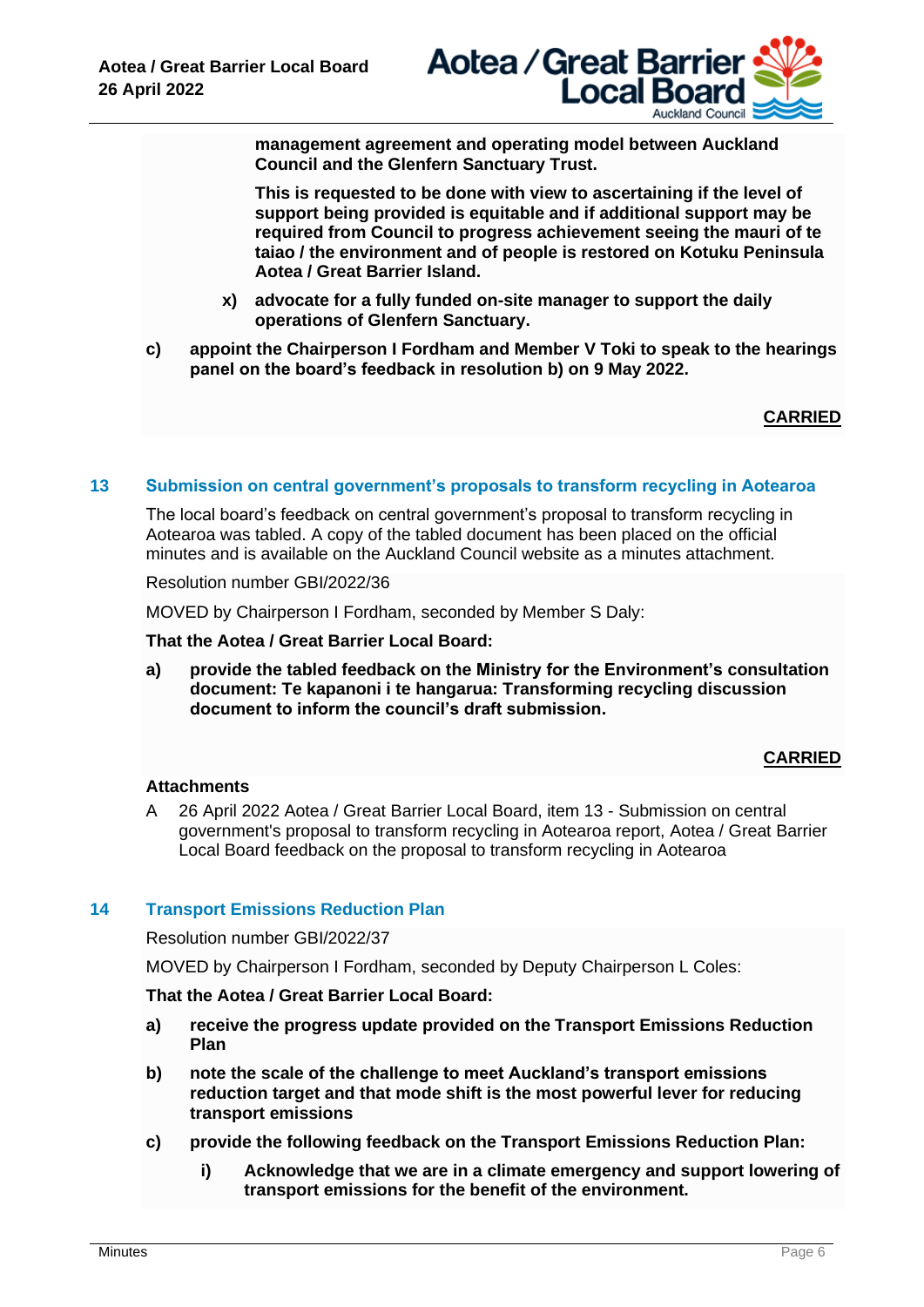

- **ii) Aotea / Great Barrier is a remote island, 90kms northeast of Auckland city with travel to it being by a 35min plane ride or four hour ferry trip. Electrification and low-carbon fuel alternatives, such as green hydrogen and synthetic and biodiesels, for ferries and aircraft would make a dramatic difference to reducing transport emissions for our community.**
- **iii) The island has one of the lowest median household incomes across the Auckland region and being a remote island endures high fuel and freight costs. The Aotea island community is off-the-grid, adaptable and resilient. The transition to low-carbon transportation needs to be affordable and accessible to enable equitable uptake and empower the whole community to adapt.**
- **iv) The local board supports and promotes buy local projects to help reduce the quantity of imported freight to lower carbon emissions, provide affordable alternatives and reduce waste.**
- **v) Aotea has no public transport system. The local board is investigating opportunities for a bespoke low-carbon transport service to run ondemand for youth, elderly, visitors and solo commuter travelers. The transport service will look to reduce car journeys, improve safety and support independent connectivity.**
- **vi) Aotea is completely off-the-grid with no reticulated power. The island leads the country with domestic alternative energy use but our transport emissions are still high with combustible cars, ferries and planes. The local board has been investing in electric bike and car charging infrastructure across the island to support the introduction of alternative energy vehicles however, we still have far to go and require support where needed.**
- **vii) The island's topography is large and undulating with shared, narrow and unsealed roads. The range of affordable electric vehicles that can handle rural environments on off-the-grid charging infrastructure is still not readily available. Increased investment and research is needed into offthe-grid fast charging electric vehicle infrastructure and rural electric vehicles to support rural communities.**
- **viii) The island has a number of paper roads and accessways which can be linked up to support cycleways and walkways. The local board is currently working on a project to identify these opportunities.**
	- **ix) We support partnership with mana whenua and agree that the principles of whanaungatanga (relationships) and kaitiakitanga (environmental guardianship) are central to understanding the total system and should underpin ongoing engagement to reduce emissions from the transport system.**

**CARRIED**

# **15 Environmental agency and community group reports**

Resolution number GBI/2022/38

MOVED by Chairperson I Fordham, seconded by Deputy Chairperson L Coles:

**That the Aotea / Great Barrier Local Board:**